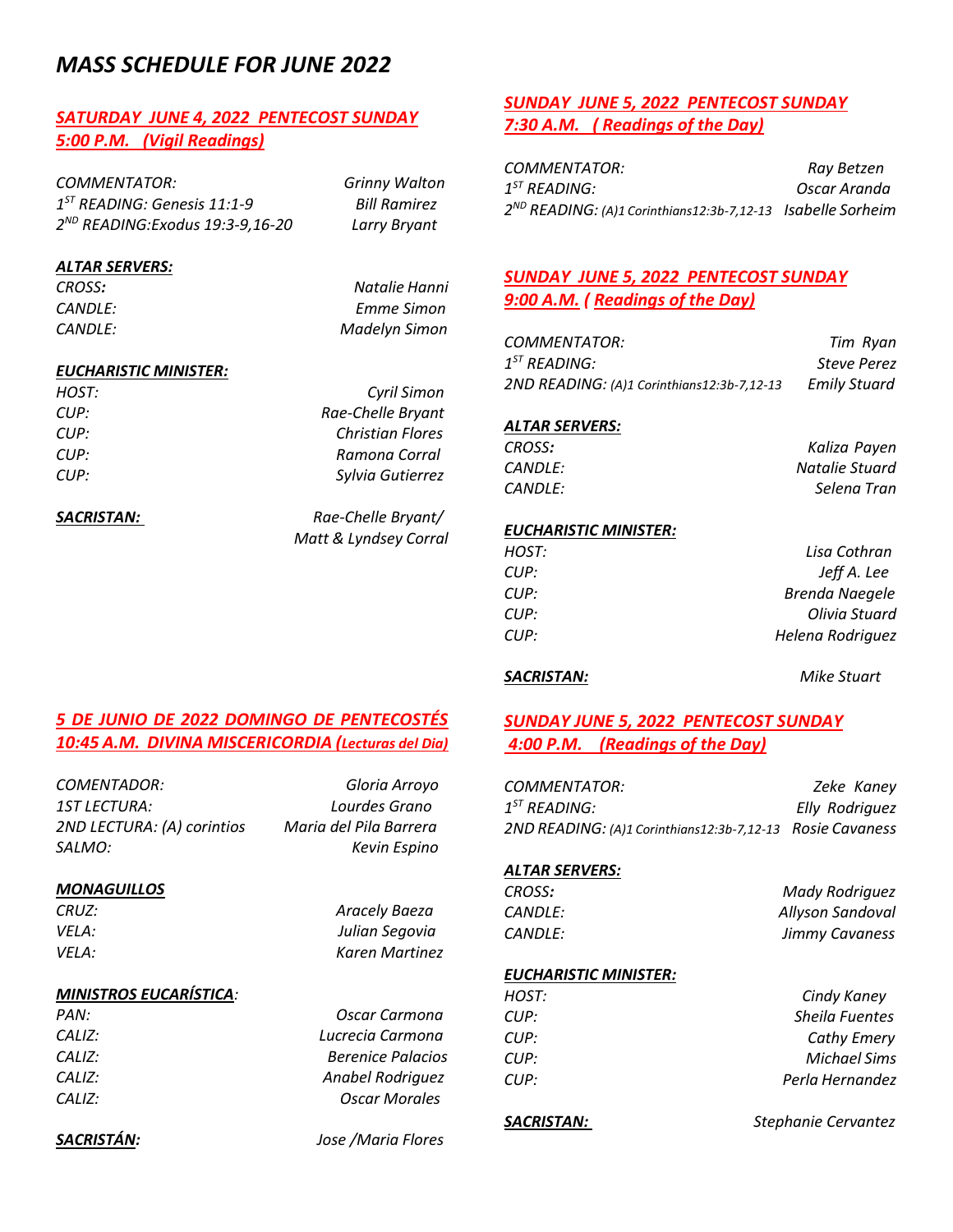| SATURDAY JUNE 11, 2022 THE MOST HOLY |  |  |  |
|--------------------------------------|--|--|--|
| TRINITY 5:00 P.M.                    |  |  |  |

*COMMENTATOR: Kathy Moran READING: Arwen Ching READING: Laura Flores*

## *ALTAR SERVERS:*

*CROSS: Jasmin Martinez CANDLE: Javier Corral CANDLE: Roan Broom* 

## *EUCHARISTIC MINISTER:*

| HOST: | Rae-Chelle Bryant       |
|-------|-------------------------|
| CUP:  | Larry Bryant            |
| ClIP: | <b>Cathy Rotunno</b>    |
| ClIP: | Sylvia Gutierrez        |
| ClIP: | <b>Christian Flores</b> |
|       |                         |

*SACRISTAN: Ann Baeza*

# *SUNDAY JUNE 12, 2022 THE MOST HOLY TRINITY 7:30 A.M.*

| COMMENTATOR:      | Roy Rotunno      |
|-------------------|------------------|
| 1ST READING:      | Isabelle Sorheim |
| $2^{ND}$ READING: | Oscar Aranda     |

# *SUNDAY JUNE 12, 2022 FIFTH SUNDAY OF EASTER 9:00 A.M.*

*COMMENTATOR: Pat McKelvey*   $1^{ST}$  RFADING: *2ND READING: Manny Gomez*

*ST READING: Emme Gomez*

#### *ALTAR SERVERS:*

*CROSS: Maria Cothran CANDLE: Kaliza Payen CANDLE: Nyali Mendoza*

#### *EUCHARISTIC MINISTER:*

| HOST: | Cori Hamilton    |
|-------|------------------|
| CUP:  | Lisa Cothran     |
| CUP:  | Robi Hamiltion   |
| CUP:  | Helena Rodriguez |
| CUP:  | Michael Cothran  |
|       |                  |

*SACRISTAN: Mike Stuart*

# *12 DE JUNIO DE 2022 SANTÍSIMA TRINIDAD*

# *10:45 A.M. LEGION DE MARíA*

*COMENTADOR: Cecilia Tarango 1ST LECTURA: Gabby Sandoval 2ND LECTURA Victoria Rodriguez SALMO: Maria Lara*

#### *MONAGUILLOS:*

*SACRISTÁN:* 

*CRUZ Jorge Palacios VELA: Yisel Palacios VELA: Arelie Palacios*

## *MINISTROS EUCARÍSTICA:*

| PAN:   | Jose Flores              |
|--------|--------------------------|
| CALIZ: | Rosa Carrillo            |
| CALIZ: | Maria Flores             |
| CALIZ: | Maria Esmeralda Sandoval |
| CALIZ: | Anabel Rodriguez         |

# *SUNDAY JUNE 12, 2022 THE MOST HOLY TRINITY 4:00 P.M.*

 $1<sup>ST</sup>$  READING: 2<sup>ND</sup> READING:

*COMMENTATOR: Stephanie Cervantez*  **Evelyn Coss** *Maria Cothran* 

#### *ALTAR SERVERS*

*CROSS: Nathan Kaney CANDLE: William Kaney CANDLE: Allyson Sandoval*

#### *EUCHARISTIC MINISTERS:*

| HOST: | <b>Sheila Fuentes</b>     |
|-------|---------------------------|
| CUP:  | Cindy Kaney               |
| CUP:  | Ruby Hernandez de la Cruz |
| ClIP: | Perla Hernandez           |
| ClIP: | <b>Israel Martinez</b>    |
|       |                           |

*SACRISTAN: Israel Martinez*

 *Lucrecia /Oscar Carmona*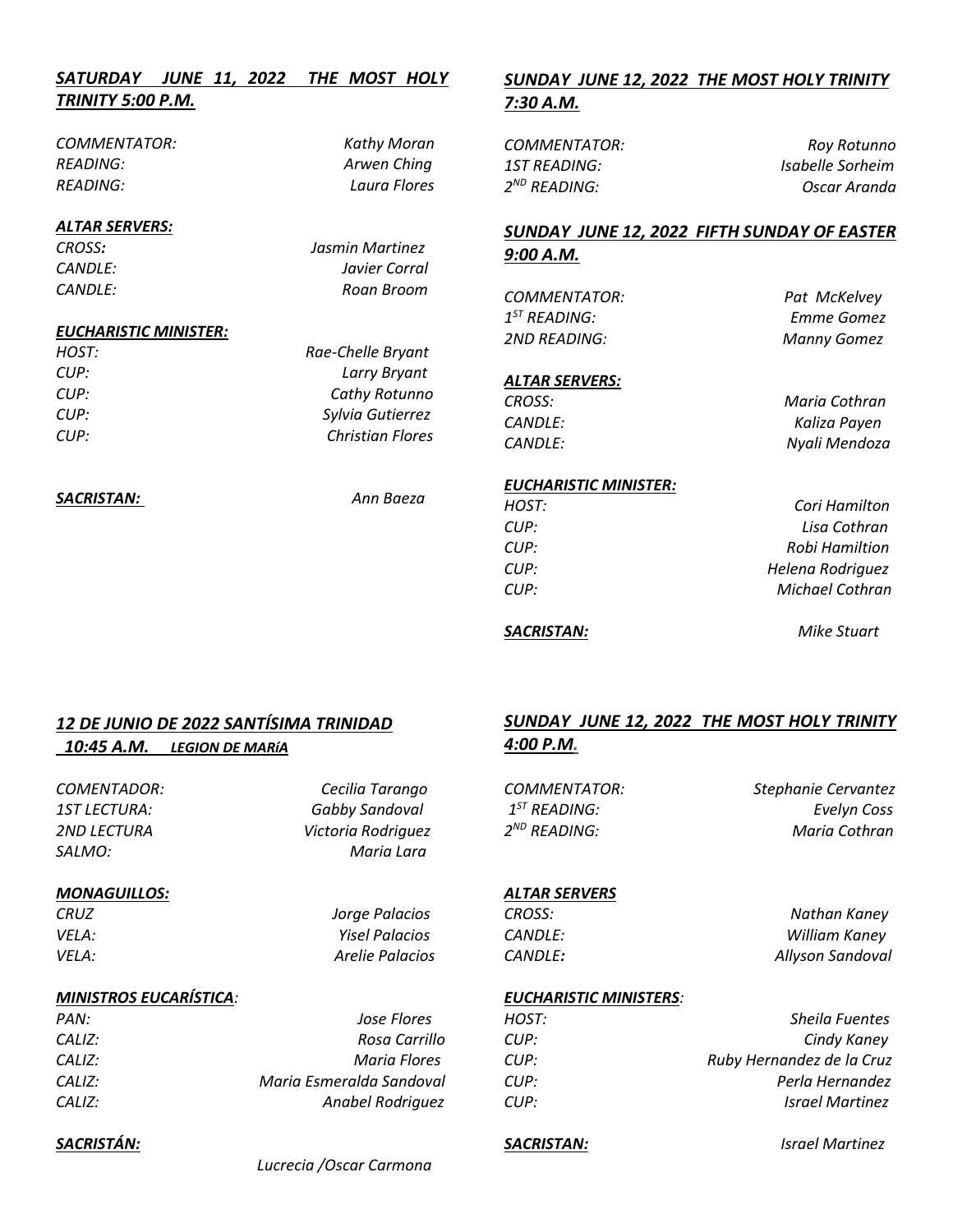# *SATURDAY JUNE 18, 2022 THE MOST HOLY BODY AND BLOOD OF CHRIST (CORPUS CHRISTI) 5:00 P.M. FATHER'S DAY*

*COMMENTATOR: Kathy Moran*   $1<sup>ST</sup>$  READING: 2<sup>ND</sup> READING:

*Matias Corral*  $R$ amona Corral

## *ALTAR SERVERS*

*CROSS: Arwen Ching CANDLE: Madelyn Simon CANDLE: Thomas Hanni*

# *EUCHARISTIC MINISTERS:*

| HOST: | Cyril Simon       |
|-------|-------------------|
| ClIP: | Gloria Armendarez |
| ClIP: | Lorina Anaya      |
| ClIP: | Larry Bryant      |
| ClIP: | Sylvia Gutierrez  |
|       |                   |

*SACRISTAN: Rae-Chelle Bryant/ Matias & Lyndsey Corral* 

# *SUNDAY JUNE 19, 2022 THE MOST HOLY BODY AND BLOOD OF CHRIST (CORPUS CHRISTI) 7:30 A.M. FATHER'S DAY*

 $1<sup>ST</sup>$  READING: 2<sup>ND</sup> READING:

*COMMENTATOR : Ray Betzen* **Oscar Aranda** *Isabelle Sorheim* 

# *SUNDAY JUNE 19, 2022 THE MOST HOLY BODY AND BLOOD OF CHRIST (CORPUS CHRISTI) 9:00 A.M. FATHER'S DAY*

 $1^{ST}$  READING:

*COMMENTATOR: Jeff A. Lee ST READING: Victoria Alea Rodriguez 2ND READING: Jill Ashenfelter*

# *ALTAR SERVERS:*

| CROSS:  | Natalie Stuard |
|---------|----------------|
| CANDLE: | Kaliza Payen   |
| CANDLE: | Selena Tran    |

## *EUCHARISTIC MINISTER:*

| Olivia Stuard         |
|-----------------------|
| <b>Brenda Naegele</b> |
| Helena Rodriguez      |
| Cori Hamilton         |
| Robi Hamilton         |
| Mike Stuart           |
|                       |

# *19 DE JUNIO DE 2022 SANTÍSIMO CUERPO Y SANGRE DE CRISTO (CORPUS CHRISTI) 10:45 A.M. MFCC DIA DEL PADRE*

| COMENTADOR:         |  |
|---------------------|--|
| <b>1ST LECTURA:</b> |  |
| 2ND LECTURA:        |  |
| <i>SALMO:</i>       |  |

*COMENTADOR: Yisel Palacios*  **Oscar Morales** *2ND LECTURA: Pedro Vargas*  **Marie Torres** 

## *MONAGUILLOS*

*CRUZ: Jorge Palacios VELA: Areli Palacios VELA: Julian Segovia*

# *MINISTROS EUCARÍSTICA:*

| SACRISTÁN: | Lucrecia/Oscar Carmona   |
|------------|--------------------------|
| CALIZ:     | Lucrecia Carmona         |
| CALIZ:     | Rosa Carrillo            |
| CALIZ:     | Anabel Rodriguez         |
| CALIZ:     | Maria Esmeralda Sandoval |
| PAN:       | Jose Flores              |

# *SUNDAY JUNE 19, 2022 THE MOST HOLY BODY AND BLOOD OF CHRIST (CORPUS CHRISTI) 4:00 P.M. FATHER'S DAY*

| COMMENTATOR:             | Zeke Kaney         |
|--------------------------|--------------------|
| $1^{ST}$ READING:        | Evonne Saucedo     |
| 2 <sup>ND</sup> READING: | Sebastian Espinoza |

# *ALTAR SERVERS*

*CROSS: Nathan Kaney CANDLE: Jimmy Cavanes CANDLE: William Kaney*

## *EUCHARISTIC MINISTERS:*

| SACRISTAN: | Stephanie Cervantez       |  |
|------------|---------------------------|--|
| CUP:       | <b>Michael Sims</b>       |  |
| CUP:       | Ruby de la Cruz Hernandez |  |
| CUP:       | Stephanie Cervantez       |  |
| CUP:       | Perla Hernandez           |  |
| HOST:      | Cindy Kaney               |  |